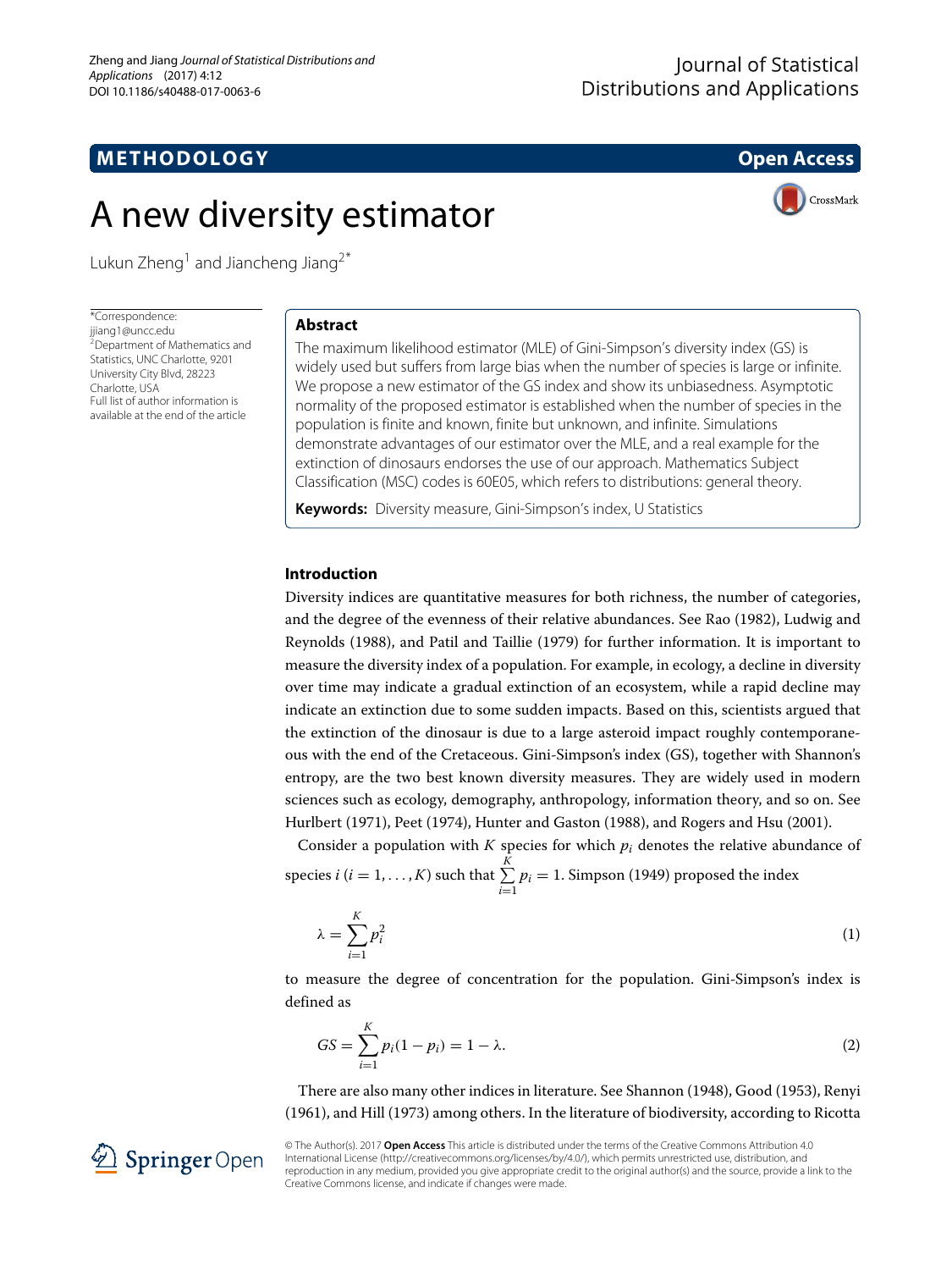[\(2005\)](#page-12-12), there are a "jungle" of biological measures of diversity. For a comprehensive discussion on the various relationships among these indices, one may refer to Rennolls and Laumonier [\(2006\)](#page-12-13) and Mao [\(2007\)](#page-12-14).

Let  $\{X_i\}_{i=1}^n$  be an iid sample from the population  $\{p_k; k = 1, ..., K\}$ , and  $f_k$  the observed frequency of the *k*th category. Let  $\hat{p}_k = \frac{f_k}{n}$  and  $\hat{P} = \{\hat{p}_k; k = 1, ..., K\}$ . The most important estimator of GS is the MLE

$$
\widehat{GS} = 1 - \sum_{k=1}^{K} \widehat{p}_{k}^{2}.
$$
\n(3)

When K is finite, MLE is asymptotically normal if the underlying distribution is inhomogeneous and is asymptotically distributed as Chi-square if the underlying distribution is homogeneous. Another closed related estimator is given by

$$
\frac{n}{n-1}\left[1-\sum_{k=1}^{K}\hat{p}_{k}^{2}\right]=\frac{n}{n-1}\left[1-\sum_{k=1}\left(\frac{f_{k}}{n}\right)^{2}\right].
$$
\n(4)

Bhargava and Uppulurif [\(1977\)](#page-12-15) showed that it is unbiased and established its asymptotic distribution.

Although the MLE is asymptotically efficient when  $K$  is not large relative to the sample size, it does not work well for large *K*, especially when *K* is large or infinite. This is easy to understand, since there are only about *n*/*K* observations on average for estimating each parameter, and hence the MLE is inefficient when  $n/K$  is small. In fact,  $\widehat{GS}$  is inconsistent in the case of  $K = \infty$  or  $K = K_n$  converging to  $\infty$  too fast, and furthermore one cannot use the modern penalized estimation, for example lasso, to estimate  $p_k$ , since there is no sparsity structure here. As it will be shown in this paper, MLE also works for the case  $K = \infty$  but under some restrictions. Most of the existing methodologies take some adjustment to deal with this problem but result in very complicated forms with less tractable distributional characteristics. Practical techniques include jackknife and bootstrap, see Fritsch and Hsu [\(1999\)](#page-12-16). Zhang and Zhou [\(2010\)](#page-12-17) studied a group of estimators for  $\zeta_{\mu,\nu}$ . Due to these problems, little is known about the asymptotic distributional characteristics except in a naive approach. This motivates us to propose a new approach to estimating the GS index. Our new estimator is unbiased, asymptotically normal and efficient for all the cases about the number of species K.

The remainder of the paper is organized as follows. In ["A general birthday problem"](#page-1-0) section, the birthday problem is generalized to cases with unequal probabilities and infinite categories, and the connection between the generalized birthday problem and the GS index is established. In ["The estimator"](#page-3-0) section, based on the relationship between the generalized birthday problem and the GS index, an unbiased estimator of the GS index is proposed and the asymptotic normality is derived under all the three cases with respect to the number of species in the population. In ["Asymptotic properties"](#page-3-1) section, an empirical study about dinosaur extinction data and a simulation study are employed to demonstrate the performance of our estimator.

#### <span id="page-1-0"></span>**A general birthday problem**

The Birthday problem is an important example in standard textbooks like Feller [\(1971\)](#page-12-18). The problem is to find the probability that among *n* students in a class, no two or more students share the same birthday under the assumption that individuals' birthdays are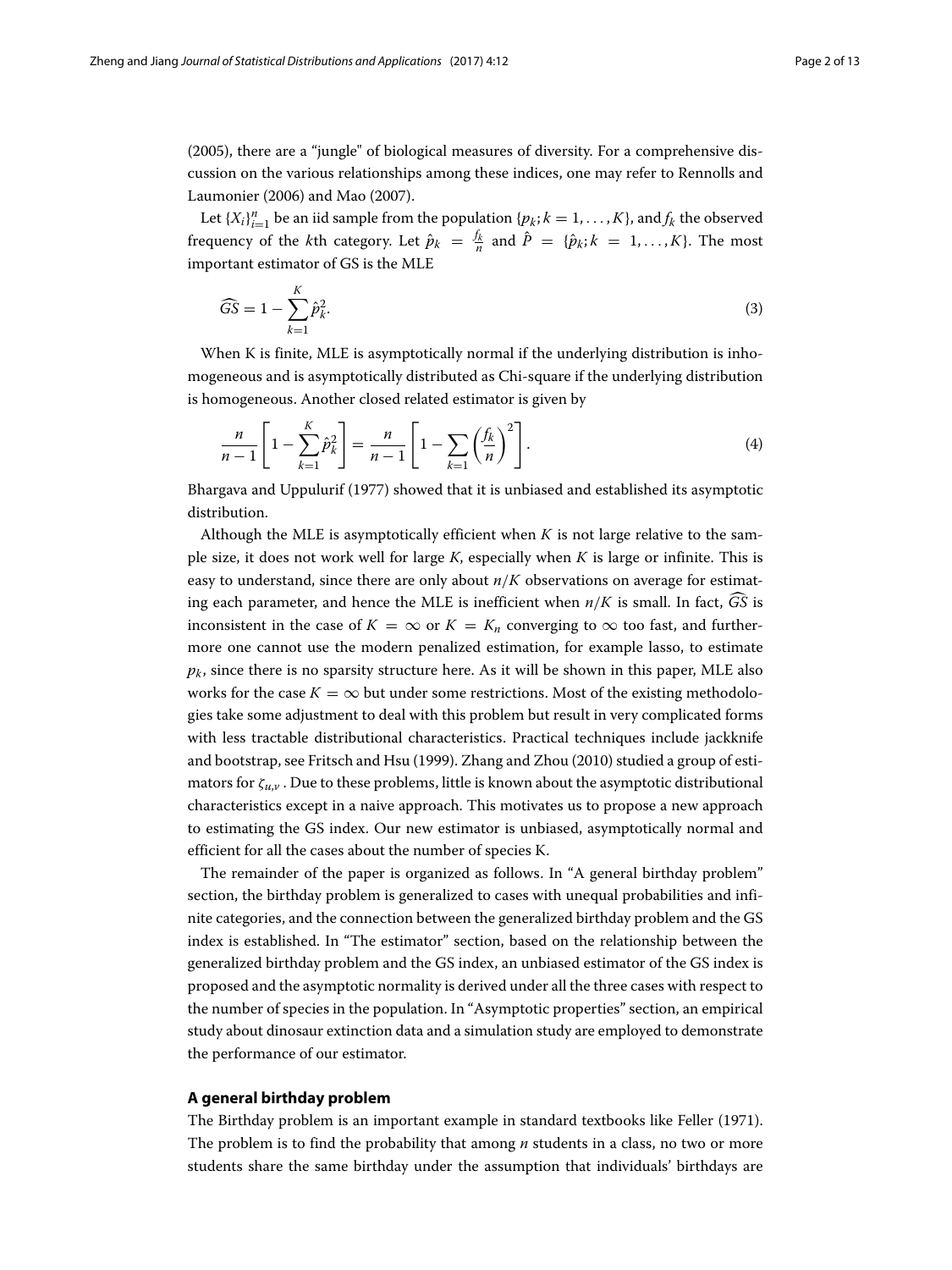independent and that for every individual, all 365 days of the year are equally likely as possible birthdays. It has been generalized in many ways under the uniform probability assumption. See Johnson and Kotz [\(1977\)](#page-12-19) and Fang [\(1985\)](#page-12-20) among others. Birthday problems with unequal probabilities are also studied over the years. For recent works, see Joag-Dev and Proschan [\(1992\)](#page-12-21) and Wagner [\(2002\)](#page-12-22) among others.

Similar to the Bernoulli trial, we define a categorical trial *X* as a random experiment with *K* possible outcomes (categories) with probability distribution  $P = \{p_k : k =$ 1, ... , *K*}, where *K* is finite (known or unknown) or infinite. We call it "a success of category *i*" if the outcome of a categorical trial belongs to category *i*. Consider an independent sequence of categorical trials  ${X_i; i = 1, 2, \ldots}$  in which the probability of success of each category keeps the same for each trial. Let  $H_m$  be the number of distinct categories shown up in the first *m* trials. We assume  $m \geq 2$  since it is trivial if  $m = 1$ . Calculating the probability distribution of *Hm* is generally referred to as birthday problems with unequal probabilities. See the references above. Let  $Y_k$  be the number of successes of the  $k$ th category in the first *m* trials and let  $I_k = 1_{(Y_k=0)}$  for  $k = 1, ..., K$  be the indicator function with  $I_k = 1$  if the *k*th category does not appear in the sample. Then

$$
H_m = \sum_{k=1}^{K} (1 - I_k). \tag{5}
$$

<span id="page-2-0"></span>**Theorem 1** *For fixed m and finite or infinite value of K, we have*

$$
E(H_m) = {m \choose 1} \sum_{k=1}^K p_k - {m \choose 2} \sum_{k=1}^K p_k^2 + \dots + {m \choose m} (-1)^{m+1} \sum_{k=1}^K p_k^m,
$$
  

$$
Var(H_m) = \sum_{k=1}^K (1 - p_k)^m \left[1 - (1 - p_k)^m\right] + 2 \sum_{1 \le i < j \le K} \left[(1 - p_i - p_j)^m - (1 - p_i)^m (1 - p_j)^m\right].
$$

The proof of the theorem is given in the [Appendix.](#page-7-0)

#### <span id="page-2-2"></span>**Remark 1** *It is easy to see that*  $Var(H_m)$  *is finite for fixed m. In fact,*  $Var(H_m) < m^2$ *.*

Now we are ready to establish the connection between the generalized birthday problem and the GS index. For a categorical trial with *K* categories and probability distribution  $P = \{p_k : k = 1, \ldots, K\}$ , we have a population of *K* species with relative abundances  ${p_k : k = 1, ..., K}$ . A random sample of size *m* from this population corresponds to the first *m* trials in the independent sequence of categorical trials  $\{X_i; i = 1, 2, \ldots\}$ . As a result, the first *m* categorical trials can be equivalently viewed as a random sample of size  $m$  from the corresponding population, and consequently  $H_m$  represents the number of distinct species in a random sample of size *m* from the corresponding population. The following theorem shows that  $GS = 1 - \sum_{k=1}^{K} p_k^2$  is the same as  $E(H_2) - 1$ .

<span id="page-2-1"></span>**Theorem 2** *Consider a population with K species and relative abundances*  $P = \{p_k; k = 1\}$ 1, ... , *K*}*. Then,*

$$
GS = E(H_2) - 1,\tag{6}
$$

*where H*<sup>2</sup> *is number of distinct species in a random sample of size 2.*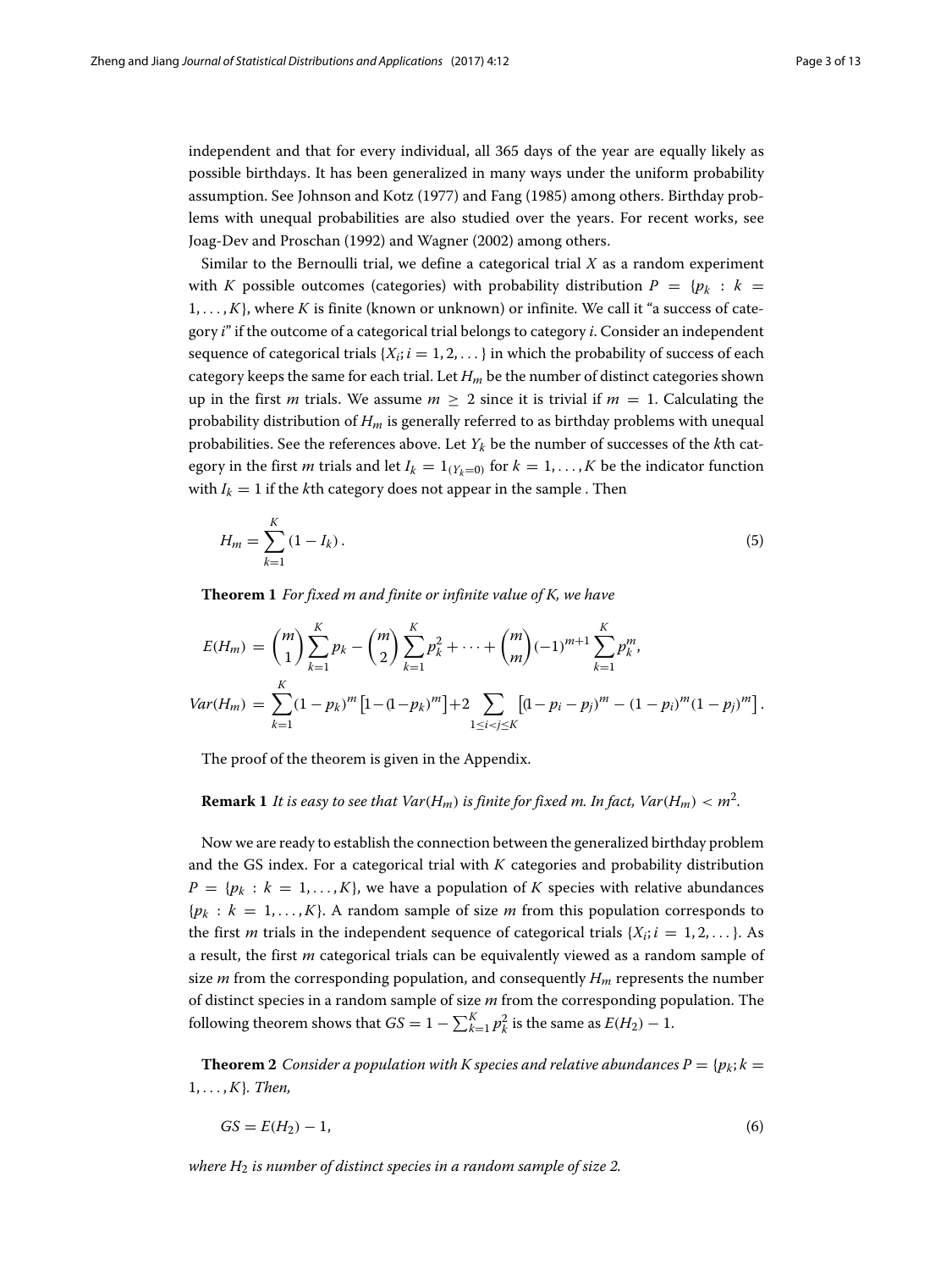The theorem is a direct result of Theorem [1](#page-2-0) taking  $m = 2$  and definition of GS (Eq. [\(2\)](#page-0-0)). The above theorem indicates that *GS* is an estimable parameter under population *P*.

#### <span id="page-3-0"></span>**The estimator**

Let  $\{X_i\}_{i=1}^n$  be an iid random sample of size *n* from population *P* with finite or infinite value of *K*. For any sub-sample  $\{X_{i_1}, \ldots, X_{i_m} : 1 \leq i_1 < \cdots < i_m \leq n\}$  from this sample,  $H_m(X_{i_1},\ldots,X_{i_m})$  is the number of distinct species in the sub-sample. Therefore

 $H_m(X_{i_1},\ldots,X_{i_m})$  is a symmetric function. Define the following U-statistic

<span id="page-3-2"></span>
$$
Z_{n,m} = {n \choose m}^{-1} \sum_{c} H_m(X_{i_1}, \dots, X_{i_m}),
$$
 (7)

where  $\sum_{c}$  denotes the summation over all the  $\binom{n}{m}$  combinations of m distinct elements  $\{i_1, \ldots, i_m\}$  from  $\{1, 2, \ldots, n\}$ . Then  $Z_{n,m} \to E(H_m)$  almost surely as  $n \to \infty$  based on the asymptotic distribution of the U-statistics in DasGupta [\(2008\)](#page-12-23). This motivates us to estimate *GS* by

$$
\widehat{GS}_1 = Z_{n,2} - 1. \tag{8}
$$

It is easy to verify that  $\widehat{GS}_1 = Z_{n,2} - 1$  is always an unbiased estimator of *GS*. In fact,  $H_2 - 1$  is an unbiased estimator of *GS* by Theorem [2,](#page-2-1) and  $Z_{n,2} - 1$  is the average across all combinatorial selections of size 2 from the full set of observations of  $H_2 - 1$  applied to each sub-sample.

#### <span id="page-3-1"></span>**Asymptotic properties**

#### **Asymptotic properties for MLE**

Let's firstly prove the asymptotic normality of  $\widehat{GS}$  when  $K = \infty$ . That is, there are infinitely many species in the population. Assume the probability distribution is  $P =$  ${p_i; i = 1, 2, \ldots}$  with  $p_i \geq p_{i+1}$  for all *i* and  $\sum_{i=1}^{\infty}$  $\sum_{i=1} p_i = 1$ . And we have the corresponding Gini-Simpson's index  $GS = 1 - \sum_{n=1}^{\infty}$ *i*=1  $p_i^2 = 1 - \lambda$ . We have the following result.

<span id="page-3-4"></span>**Theorem 3** *Let*  $P = \{p_i; i = 1, 2, ...\}$  *be the probability distribution of a population with infinite species. Assume that there exits a sequence of*  $\{N_n\}_{n=1}^{\infty}$  *such that*  $np_{N_n+1,+} \to 0$ *, then we have the following*

$$
\frac{\sqrt{n}(\widehat{GS} - GS)}{\widehat{\sigma}} \stackrel{p}{\to} N(0, 1)
$$

<span id="page-3-3"></span>*where*

$$
\hat{\sigma}^2 = 4 \left[ \sum_{i=i}^{N_n} \hat{p}_k^3 - \left( \sum_{i=1}^{N_n} \hat{p}_i^2 \right)^2 \right].
$$
 (9)

The proof is given in the [Appendix.](#page-7-0)

The following theorem is implied by Bhargava and Uppulurif [\(1977\)](#page-12-15) when *K* is finite, homogeneous or inhomogeneous.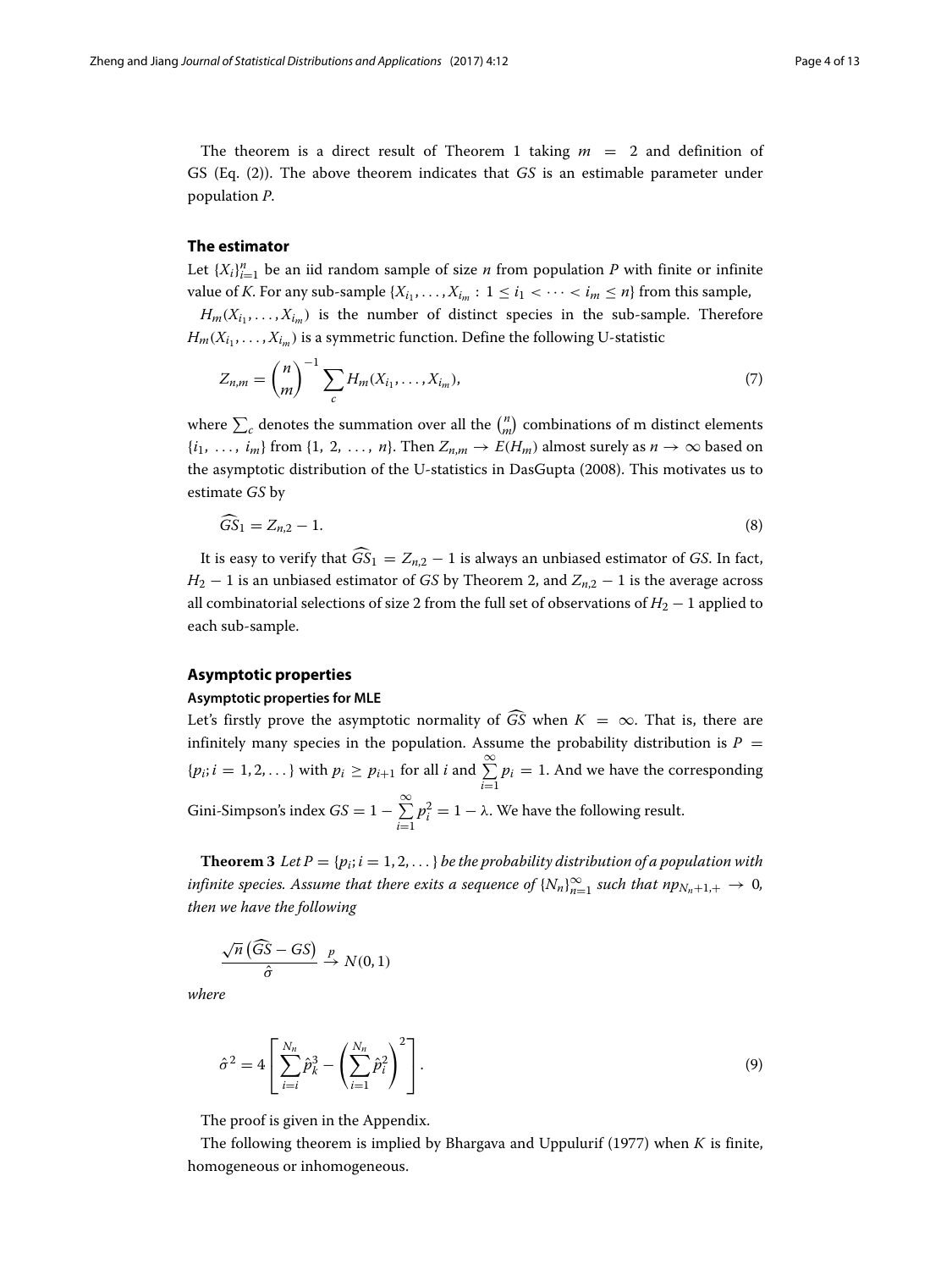**Theorem 4** *If the underlying population distribution is inhomogeneous, then*

$$
\frac{\sqrt{n}\left(\widehat{GS} - GS\right)}{\widehat{\sigma}} \xrightarrow{p} N(0, 1) \tag{10}
$$

*where*

$$
\hat{\sigma}^2 = 4 \left[ \sum_{k=1}^K \hat{p}_k^3 - \left( \sum_{k=1}^K \hat{p}_k^2 \right)^2 \right].
$$

*If the underlying population distribution is homogeneous, we have*

$$
nK\left(\widehat{GS} - GS\right) \stackrel{d}{\to} -\chi^2_{K-1}.
$$
\nAsymptotic properties of  $\widehat{GS}_1$ 

The above U-statistic construction paves the way to establish the asymptotic normality of  $Z_{n,2}$ . For an iid random sample  $\{X_i; i = 1, ..., n\}$  under the distribution *P*,  $\theta = \theta(P)$  is an estimable parameter and  $h(X_1, \ldots, X_m)$  is a symmetric kernel satisfying  $E_P\{h(X_1, \ldots, X_m)\} = \theta(P)$ . Let  $U_n = {n \choose m}^{-1} \sum_{i=1}^m$  $\sum_{c} h(X_{i_1}, \ldots, X_{i_m})$  where  $\sum_{c}$  is the summation over the  $\binom{n}{m}$  combinations of m distinct elements  $\{i_1, \ldots, i_m\}$  from  $\{1, \ldots, n\}$ . Let  $h_1(x_1) = E_P\{h(x_1, X_2, \ldots, X_m)\}\$ be the conditional expectation of *h* given  $X_1 = x_1$ , and  $\sigma_1^2 = Var_P\{h_1(X_1)\}.$  Then we have the following proposition by Hoeffding [\(1948\)](#page-12-24).

**Proposition 1** If  $E_P(h^2) < \infty$  and  $\sigma_1^2 > 0$ , then  $\sqrt{n} (U_n - \theta) \stackrel{d}{\rightarrow} N(0, m^2 \sigma_1^2)$ .

From Remark [1,](#page-2-2)  $E_P(h^2) = Var(H_2(X_1, X_2)) + (E(H_2(X_1, X_2)))^2 \le 4 + GS^2 < \infty$ . Note that  $h_1(x_1) = E_P(2 - I_{X_2=x_1}) = 2 - p_{x_1}$ . It follows that

<span id="page-4-0"></span>
$$
\sigma_1^2 = Var_P(h_1(X_1)) = Var_P(2 - px_1) = Var_P(p_{X_1}) = \sum_{k=1}^{K} p_k^3 - \left(\sum_{k=1}^{K} p_k^2\right)^2 \ge 0. \tag{12}
$$

The equality holds if and only if the probability distribution  $\{p_k : k = 1, \ldots, K\}$  is uniform. Of course, if  $K = \infty$ , the inequality hold strictly since the distribution can never be uniform. Therefore, we have the following theorem.

<span id="page-4-1"></span>**Theorem 5** *If the distribution* { $p_k$  :  $k = 1, ..., K$ } *is not uniform, then* 

$$
\sqrt{n} \left( \widehat{GS}_1 - GS \right) \stackrel{d}{\rightarrow} N \left( 0, 4\sigma_1^2 \right). \tag{13}
$$

**Remark 2** *Non-uniform distribution includes two cases: non-uniform finite distributions(K* <  $\infty$ *) and infinite distributions(K* =  $\infty$ *).* 

By [\(7\)](#page-3-2), [\(12\)](#page-4-0), and Theorem [1,](#page-2-0) it is easy to see that

<span id="page-4-2"></span>
$$
\hat{\sigma}_1^2 = Z_{n,3} - Z_{n,2}^2 + Z_{n,2} - 1 \tag{14}
$$

is a consistent estimator of  $\sigma_1^2$ . Hence the following corollary is established.

**Corollary 1** *Under the conditions of Theorem* [5](#page-4-1)*, we have*

$$
\frac{\sqrt{n}(\widehat{GS}_1 - GS)}{2\widehat{\sigma}_1} \stackrel{d}{\to} N(0, 1). \tag{15}
$$

For homogeneous distributions, we have the following result.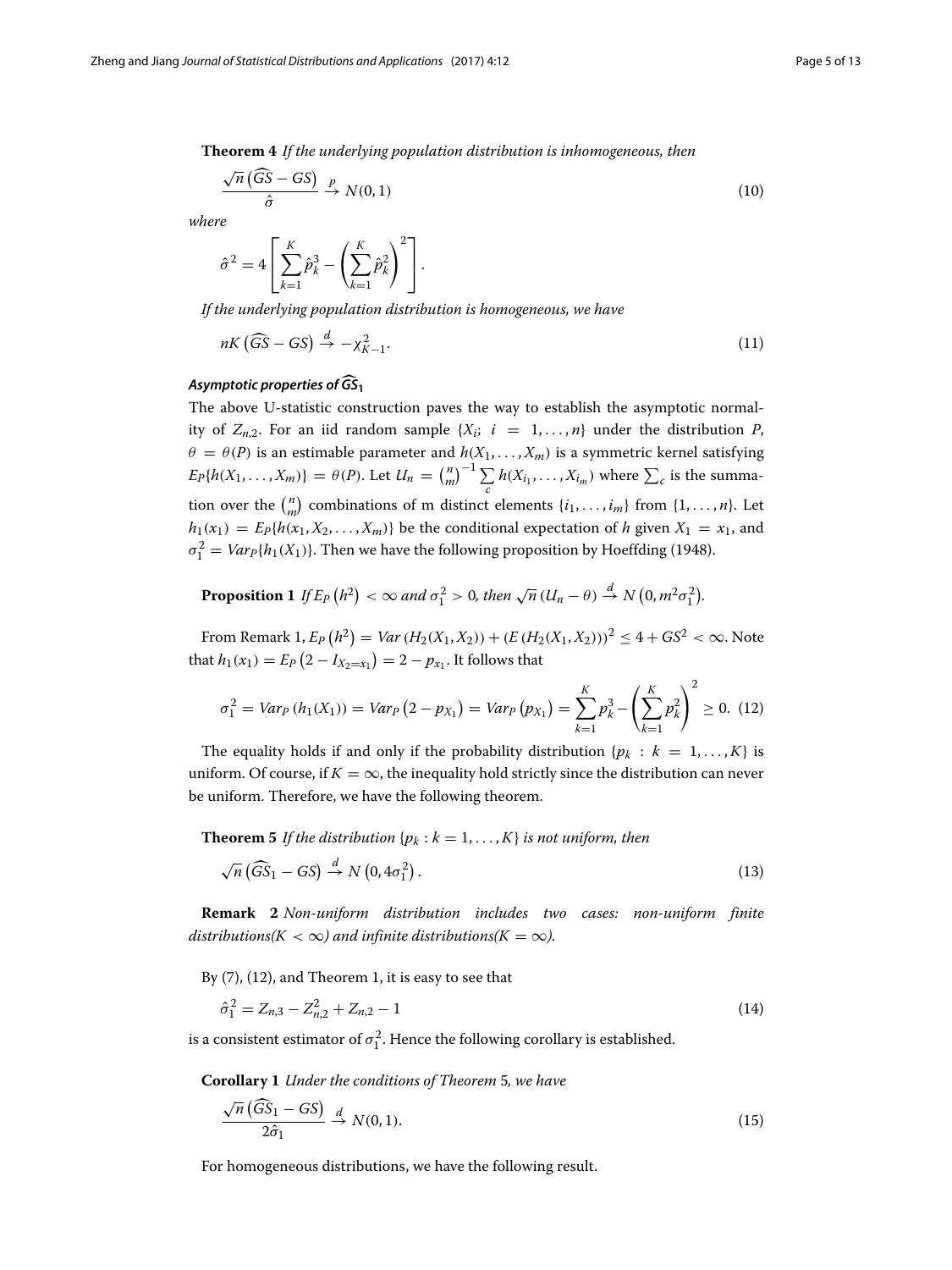<span id="page-5-1"></span>**Theorem 6** *If the distribution* { $p_k$  :  $k = 1, ..., K$ } *is homogeneous, then* 

$$
nK\left(\widehat{GS}_1 - GS\right) \stackrel{d}{\to} \chi^2_{K-1} - K + 1. \tag{16}
$$

The proof is given in [Appendix.](#page-7-0) Compared with the MlE estimator, our estimator is reaches the same effect in homogeneous situation.

#### **Examples and simulation studies**

**Example 1** *(Dinosaur Extinction) The cause of the extinction of dinosaurs at the end of the Cretaceous period remains a mystery. Among all the theories, it is now widely accepted that it is due to a large asteroid impact at the end of the cretaceous. Sheehan et al. (1991) argued that diversity remained relatively constant throughout the Cretaceous period. The scientists reason that if the disappearance of the dinosaurs was gradual, one should observe a decline in diversity prior to extinction.*

*The data were organized by dividing the formation into three equally spaced stratigraphic levels, each of which represented a period of approximately 730,000 years. Fossils were cross-tabulated according to the stratigraphic level and the family to which the dinosaur belonged. Families represented are Cerotopsidae, Hadrosauridae, Hypsilophodontidae, Pachycephalosauridae, Tryrannosauridae, Ornithomimidae, Saurornithoididae, Dromaeosauridae. The summarized data is shown in Table* [1](#page-5-0) *available in Rogers and Hsu (*[2001](#page-12-6)*).*

*Let's denote the true value of GS indices at the Lower, Middle, and Upper level by GSL, GSM, and GSU, respectively. It is interesting to ask if the dinosaur diversity changed.*

*To address the questions, we would like to present 95% simultaneous confidence intervals for all the pairwise contrasts:*  $GS_L - GS_M$ ,  $GS_L - GS_U$ , and  $GS_M - GS_U$ .

Using expressions for  $\widehat{GS}_1$  and  $\hat{\sigma}_1^2$  from the previous section and the normal approx*imation in our theorems, we obtain simultaneous confidence intervals for all pairwise contrasts. The results are provided in Table* [2](#page-6-0)

*Since all the confidence intervals contain zero, we may infer that all three communities were practically equivalent with respect to the GS index. That is, there is no significant change or decline of the diversity over time. Therefore, our study supports the theory of a sudden extinction of dinosaurs.*

Our proposed estimator has advantages over the MLE when the sample size *n* is not large relative to the number of species *K*, especially when  $K = \infty$ . In the following we conduct a simulation study for  $K = \infty$ . We omit simulations for other scenarios for saying space.

<span id="page-5-0"></span>

| Interval | Counts                     |
|----------|----------------------------|
| Upper    | (50, 29, 3, 0, 3, 4, 1, 0) |
| Middle   | (53, 51, 2, 0, 3, 8, 6, 0) |
| Lower    | (19, 7, 1, 0, 2, 0, 3, 0)  |

**Table 1** Dinosaur counts by family and stratigraphic level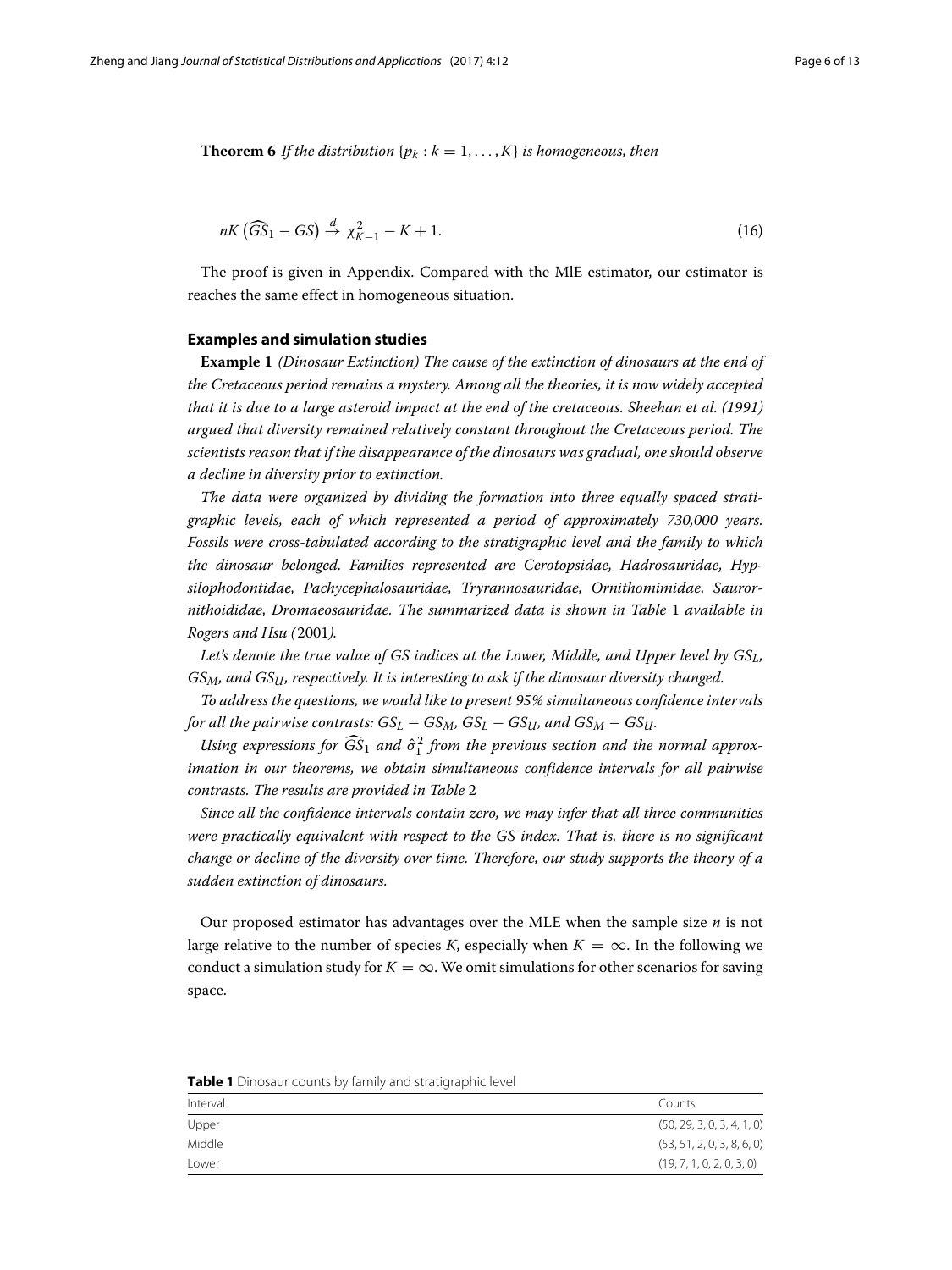| Contrast         | Estimate  | Std.Error | Critical value $z_{\alpha/6}$ | Lower bound | Upper bound |
|------------------|-----------|-----------|-------------------------------|-------------|-------------|
| GSı — GSм        | $-0.0474$ | 0.0733    | 2.3941                        | $-0.2229$   | 0.1281      |
| $GS_I - GS_{II}$ | $-0.0525$ | 0.0774    | 2.3941                        | $-0.2378$   | 0.1328      |
| $GS_M - GS_U$    | $-0.0050$ | 0.0414    | 2.3941                        | $-0.1041$   | 0.0941      |

<span id="page-6-0"></span>**Table 2** 95% simultaneous confidence intervals for all pairwise contrasts

**Example 2** ( $K = \infty$ ) Consider the population  $\{p_k = e^{-(k-1)/10} - e^{-k/10} : k \ge 1\}$ . It is *easy to calculate the true value of GS for this distribution:*

$$
GS = 1 - \sum_{k=1}^{\infty} p_k^2 = 0.95004.
$$

*We generate random samples of size n=10, 50, and 100, and calculate the MLE GS and our proposed estimator GS*1*, together with their standard deviations( Eqs. (*[9'](#page-3-3)*) and (*[14](#page-4-2)*)). The simulation is based on 500 replications and the results are obtained by averaging the corresponding estimates in each replication . Also, since it is known that the population distribution is not uniform, we will just apply GS*<sup>1</sup> *due to the reason mentioned before. The simulation results are summarized in Table* [3](#page-6-1)*.*

*From Table* [3](#page-6-1)*, we see that the deviations of the MLEs from the true value*  $GS = 0.95004$ *are much greater than those of our proposed estimates. This is due to the facts that GS has a large bias and that the sample coverage is limited when the sample size is relatively small compared with the number of species. Our proposed estimator, instead, overcome such obstacles since it is an unbiased estimator of GS.And it is also shown that our proposed estimator has smaller variance.*

#### **Discussion**

Birthday problem has been studied and extended in different forms and in many different areas. The same is true for diversity measures. The connection between these two topics is established in this paper through  $H_2$  and the mostly used Gini-Simpson's index. There are many other correlated diversity indices in the literature, like Shannon's entropy, Renyi's index. For these indices, we can also find corresponding estimators in a similar way through the result in Theorem [1.](#page-2-0) The advantage of our approach over the MLE is obvious when the sample size is not large relative to the number of species. There are many other open problems built on this connection between birthday problem and diversity measures. For example, further investigation is needed to study the estimation of mutual information in view of generalized birthday problem. Our approach provides a framework for solving various problems inherited from the diversity measures.

#### **Appendix 1: Proof of Theorem [1](#page-2-0)**

**Theorem 1** *For fixed m and finite or infinite value of K, we have*

$$
E(H_m) = {m \choose 1} \sum_{k=1}^{K} p_k - {m \choose 2} \sum_{k=1}^{K} p_k^2 + \dots + {m \choose m} (-1)^{m+1} \sum_{k=1}^{K} p_k^m,
$$

**Table 3** Estimates of GS for Example 2

<span id="page-6-1"></span>

| $K = \infty$              | $n=10$               | $n = 50$             | $n = 100$            |
|---------------------------|----------------------|----------------------|----------------------|
| $\overline{\widehat{GS}}$ | 0.8532 (std: 0.0354) | 0.9317 (std: 0.0107) | 0.9407 (std: 0.0068) |
| $\widehat{GS}_1$          | 0.9480 (std: 0.0075) | 0.9507 (std: 0.0061) | 0.9502 (std: 0.0053) |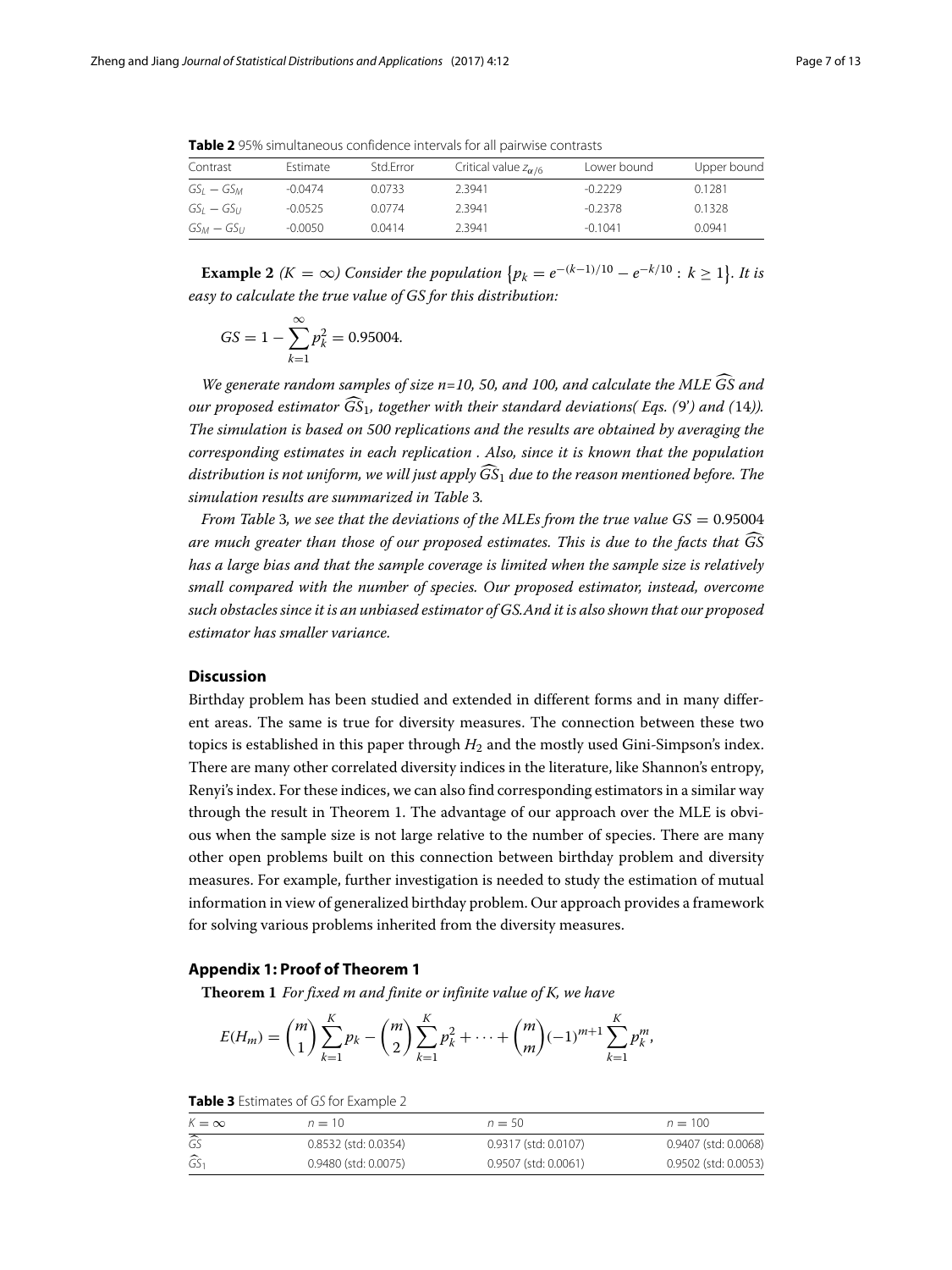$\Box$ 

$$
Var(H_m) = \sum_{k=1}^{K} (1 - p_k)^m [1 - (1 - p_k)^m] + 2 \sum_{1 \le i < j \le K} [(1 - p_i - p_j)^m - (1 - p_i)^m (1 - p_j)^m].
$$

*Proof* Let's consider the following lemma first.

<span id="page-7-1"></span>**Lemma 1** *For the class of random variables*  $\{I_k; k = 1, \ldots, K\}$ *, we have* 

$$
E(I_k) = (1 - p_k)^m; \t\t(17)
$$

$$
Var(I_k) = (1 - p_k)^m - (1 - p_k)^{2m},
$$
\n(18)

$$
Cov(I_i, I_j) = (1 - p_j - p_k)^m - (1 - p_j)^m (1 - p_k)^m, \text{ for } i \neq j
$$
\n(19)

Lemma [1](#page-7-1) can be verified easily.

When  $K$  is finite, the following equations are easily established.

$$
E(H_m) = \sum_{k=1}^{K} (1 - EI_k)
$$
  
\n
$$
= \sum_{k=1}^{K} (1 - (1 - p_k)^m)
$$
  
\n
$$
= \sum_{k=1}^{K} \left( {m \choose 1} p_k - {m \choose 2} p_k^2 + \dots + {m \choose m} (-1)^{m+1} p_k^m \right)
$$
  
\n
$$
= {m \choose 1} \sum_{k=1}^{K} p_k - {m \choose 2} \sum_{k=1}^{K} p_k^2 + \dots + {m \choose m} (-1)^{m+1} \sum_{k=1}^{K} p_k^m, \text{and}
$$
  
\n
$$
Var(H_m) = Var \left[ \sum_{k=1}^{K} (1 - I_k) \right]
$$
  
\n
$$
= \sum_{k=1}^{K} Var(1 - I_k) + 2 \sum_{1 \le i < j \le K} Cov(1 - I_k, 1 - I_j)
$$
  
\n
$$
= \sum_{k=1}^{K} Var(I_k) + 2 \sum_{1 \le i < j \le K} Cov(I_k, I_j)
$$
  
\n
$$
= \sum_{k=1}^{K} (1 - p_k)^m [1 - (1 - p_k)^m] + 2 \sum_{1 \le i < j \le K} [(1 - p_i - p_j)^m - (1 - p_i)^m (1 - p_j)^m]
$$

When  $K$  is infinite, the above equations are guaranteed by dominated convergence theorem. In fact, we have  $H_m \le m$  and  $H_m^2 \le m^2$ .

#### **Appendix 2: Proof of Theorem [3](#page-3-4)**

<span id="page-7-0"></span>**Theorem 3** *Let*  $P = \{p_i; i = 1, 2, \ldots\}$  *be the probability distribution of a population with infinite species. Assume that there exits a sequence of*  $\{N_n\}_{n=1}^{\infty}$  *such that*  $np_{N_n+1,+} \to 0$ *, then we have the following*

$$
\frac{\sqrt{n}(\widehat{GS} - GS)}{\widehat{\sigma}} \stackrel{p}{\to} N(0, 1)
$$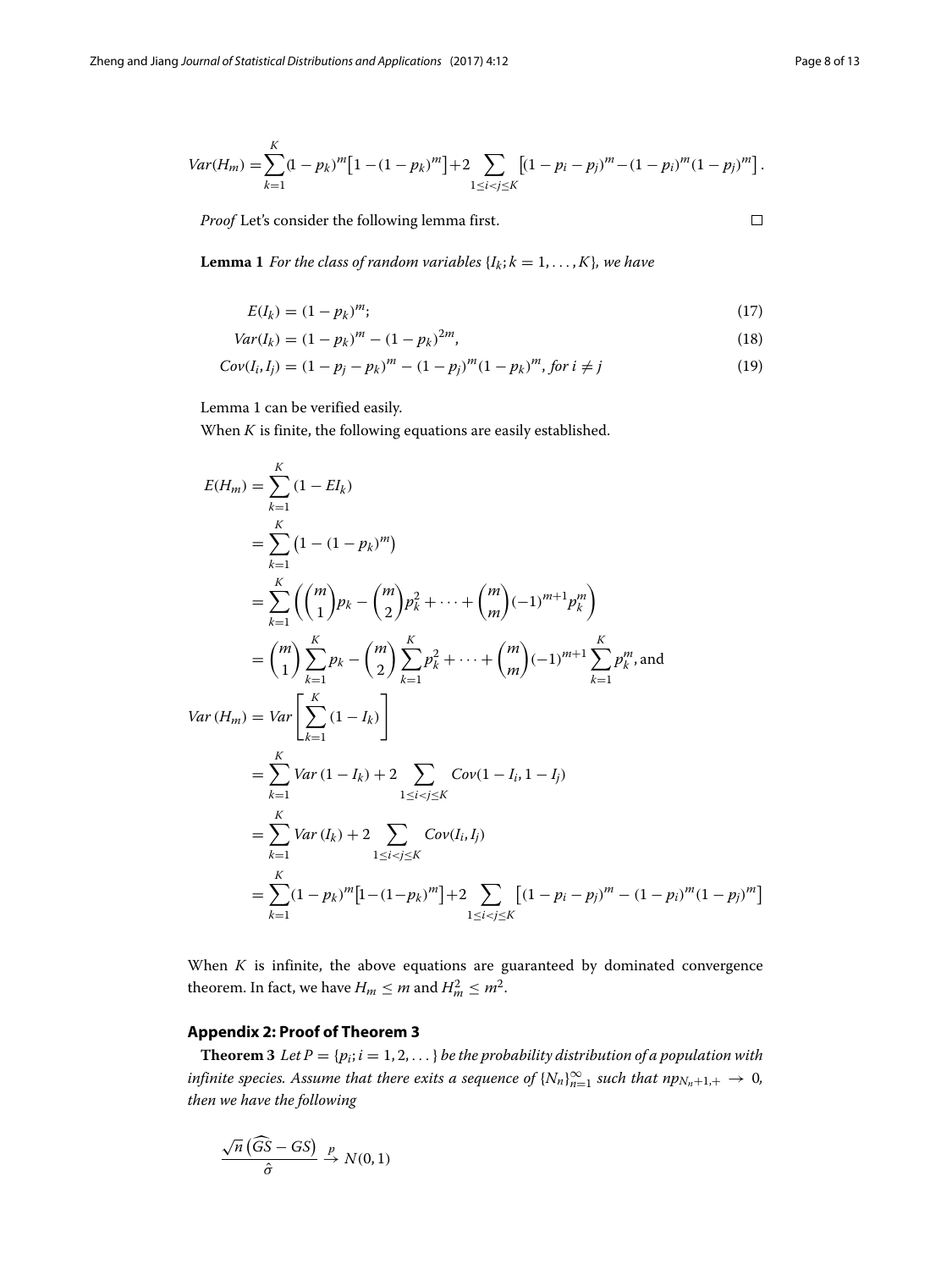*where*

$$
\hat{\sigma}^2 = 4 \left[ \sum_{i=i}^{N_n} \hat{p}_k^3 - \left( \sum_{i=1}^{N_n} \hat{p}_i^2 \right)^2 \right].
$$
 (9')

*Proof* Now let's consider a sequence of populations with probability distributions  $P_N =$  $\{p_1, p_2, \ldots, p_{N-1}, P_{N,+}\},\text{where } p_{N,+} = \sum_{i=1}^{\infty}$ *i*=*N pi*. The corresponding Gini-Simpson's index is

$$
GS_N = 1 - \left(\sum_{i=1}^{N-1} p_i^2 + p_{N,+}^2\right) = 1 - \lambda_N.
$$

It is easy to check that

$$
\lambda_N\to\lambda
$$

as  $N \to \infty$ .

Let  $\{X_i\}_{i=1}^n$  be an iid sample from the population *P*. The MLE of GS is

$$
\widehat{GS} = 1 - \sum_{i=1}^{\infty} \widehat{p}_{k}^{2}.
$$

For fixed *N*, let's re-label the same sample  $\{X_i\}_{i=1}^n$  to another sample  $\{Y_i\}_{i=1}^n$  as follows:

$$
Y_i = X_i \text{ if } X_i < N
$$
\n
$$
Y_i = N \text{ if } X_i \geq N
$$

Then  ${Y_i}_{i=1}^n$  can be regarded as a iid sample from  $P_N$  with Gini-Simpson's index  $GS_N$ . The MLE of  $GS_N$  is

$$
\widehat{GS}_N = 1 - \left( \sum_{i=1}^{N-1} \hat{p}_i^2 + \hat{p}_{N,+}^2 \right).
$$

It is easy to see that

<span id="page-8-0"></span>
$$
\widehat{GS}_N - \widehat{GS} \to 0
$$

as  $N \to \infty$ . In fact,

$$
\widehat{G}\widehat{S} - \widehat{G}\widehat{S}_N = 0 \tag{20}
$$

if  $X_i \leq N$  for all  $i = 1, 2, \ldots, n$ .

Therefore,

$$
\sqrt{n}(\widehat{GS} - GS)
$$
  
=  $\sqrt{n}(\widehat{GS} - \widehat{GS}_N + \widehat{GS}_N - \lambda_N + \lambda_N - \lambda)$   
=  $\sqrt{n}(\widehat{GS} - \widehat{GS}_N) + \sqrt{n}(\widehat{GS}_N - \lambda_N) + \sqrt{n}(\lambda_N - \lambda)$ 

For any positive integer  $n$ , consider a corresponding integer  $N_n$ . The probability that all the observations in the sample  $\{X_i\}_{i=1}^n$  is less or equal to  $N_n$  is

$$
(1 - p_{N_n+1,+})^n = \left(1 - \sum_{i=N_n+1}^{\infty} p_i\right)^n.
$$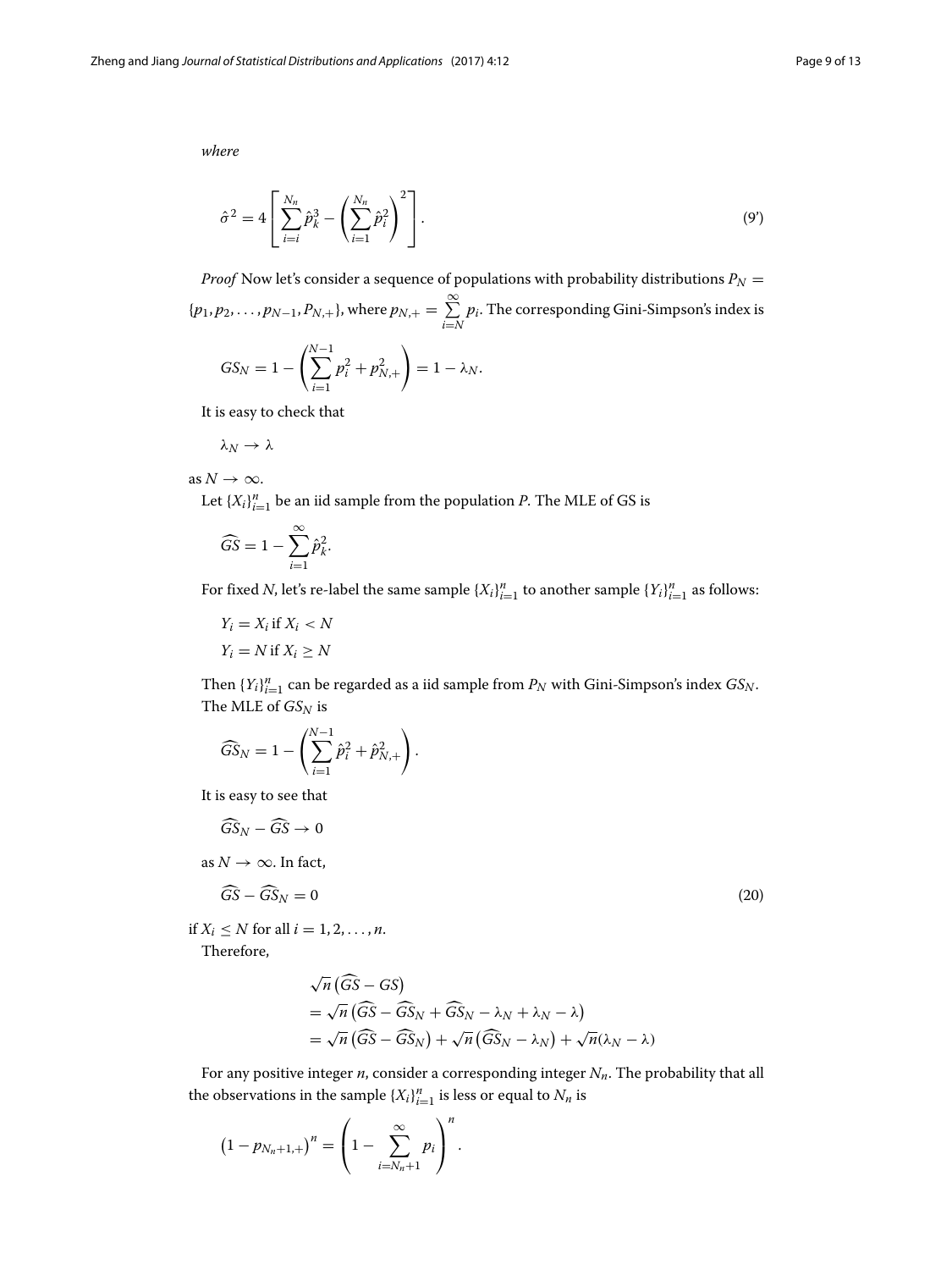Therefore, if

$$
\left(1 - \sum_{i=N_n+1}^{\infty} p_i\right)^n = \left(1 - p_{N_n+1,+}\right)^{\frac{np_{N_n+1,+}}{p_{N_n+1,+}}} = e^{-np_{N_n+1}} \to 1
$$

that is,

<span id="page-9-0"></span>
$$
np_{N_n+1,+} \to 0 \tag{21}
$$

then all the observations in the sample  ${X_i}_{i=1}^n$  falls into the first  $N_n$  species with probability going to 1 as n increases. In turn,

$$
\widehat{GS}-\widehat{GS}_N
$$

equal to zero with probability going to 1 due to Eq. [\(20\)](#page-8-0). Therefore,

$$
\sqrt{n}\left(\widehat{GS}-\widehat{GS}_N\right)
$$

converge to o with probability going to 1 as n increases. In addition,

$$
\sqrt{n} (\lambda_{N_n} - \lambda) = \sqrt{n} \left( \sum_{i=1}^{N_n - 1} p_i^2 + p_{N_n, +}^2 - \sum_{i=1}^{\infty} p_i^2 \right)
$$
  
= 
$$
\sqrt{n} \left[ \left( \sum_{i=N_n}^{\infty} p_i \right)^2 - \sum_{i=N_n}^{\infty} p_i^2 \right]
$$
  

$$
\leq \sqrt{n} \sum_{i=N_n}^{\infty} p_i^2
$$
  

$$
\leq \sqrt{n} p_{N_n,+}
$$

Therefore, if  $\sqrt{n}p_{N_n,+} \to 0$  which is a weaker condition than [\(21\)](#page-9-0), we have

$$
\sqrt{n}\left(\lambda_{N_n}-\lambda\right)\to 0.
$$

Therefore, by Slutsky's theorem, the theorem is proved.

 $\Box$ 

#### **Appendix 3: Proof of Theorem [6](#page-5-1)**

**Theorem 6** *If the distribution*  $\{p_k : k = 1, \ldots, K\}$  *is homogeneous, then* 

$$
nK\left(\widehat{GS}_1 - GS\right) \stackrel{d}{\rightarrow} \chi^2_{K-1} - K + 1. \tag{16'}
$$

*Proof* For an iid random sample  $\{X_i; i = 1, \ldots, n\}$  under the distribution  $P, \theta =$  $\theta(P)$  is an estimable parameter and  $h(X_1, \ldots, X_m)$  is a symmetric kernel satisfying  $E_P\{h(X_1, \ldots, X_m)\} = \theta(P)$ . Let  $U_n = {n \choose m}^{-1} \sum_{i=1}^m$  $\sum_{c} h(X_{i_1}, \ldots, X_{i_m})$  where  $\sum_{c}$  is the summation over the  $\binom{n}{m}$  combinations of m distinct elements  $\{i_1, \ldots, i_m\}$  from  $\{1, \ldots, n\}$ . Let  $h_1(x_1) = E_P\{h(x_1, X_2, \dots, X_m)\}\$ be the conditional expectation of *h* given  $X_1 = x_1$ , and  $\zeta_1 = Var_P\{h_1(X_1)\}.$  Also let  $h_2(x_1, x_2) = E_P\{h(x_1, x_2, X_3, \ldots, X_m)\}\)$  be the conditional expectation of *h* given  $X_1 = x_1, X_2 = x_2$ , and  $\zeta_2 = Var_P\{h_2(X_1, X_2)\}\)$ . Define

$$
h_2=h_2-\theta.
$$

Then we have the following lemmas by Hoeffding [\(1948\)](#page-12-24).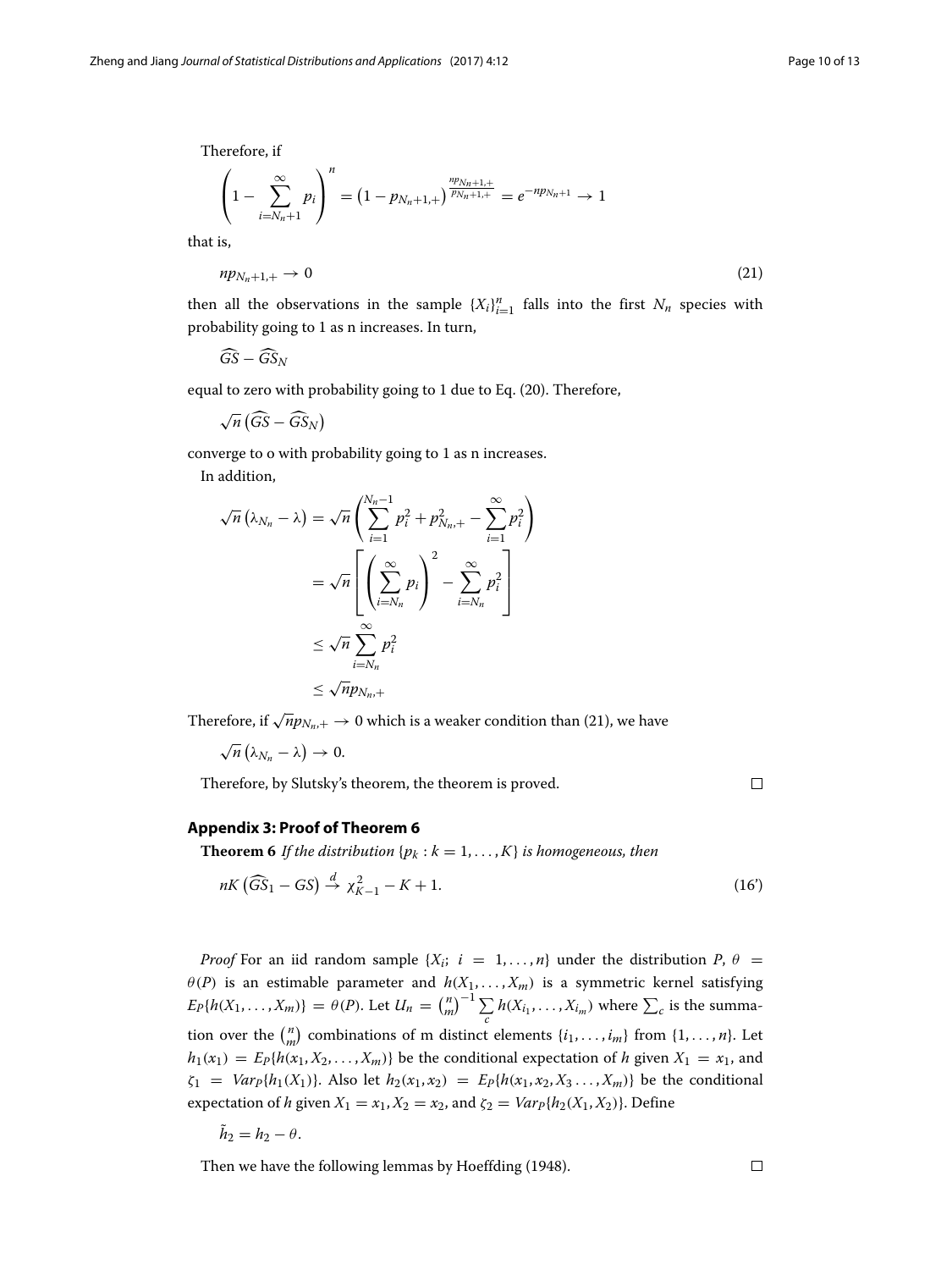**Lemma 2** If 
$$
E_P(h^2) < \infty
$$
 and  $\zeta_1 > 0$ , then  $\sqrt{n} (U_n - \theta) \stackrel{d}{\rightarrow} N (0, m^2 \zeta_1)$ .

<span id="page-10-0"></span>**Lemma 3** *If*  $E_P(h^2) < \infty$  *and*  $\zeta_1 = 0 < \zeta_2$ , then  $n (U_n - \theta) \stackrel{d}{\rightarrow} \frac{m(m-1)}{2} Y$ , where Y is a *random variable of the form*

$$
Y=\sum_j \lambda_j \left(\chi^2_{1j}-1\right),\,
$$

where  $\chi_{11}, \chi_{12}, \ldots$  are independent  $\chi_1^2$  variates and  $\lambda_j$ s are the eigenvalues of the following *operator on the function space*  $L_2(R, P)$ *:* 

$$
Ag(x) = \int_{-\infty}^{\infty} \tilde{h}_2(x, y)g(y) dP(y), \ x \in R, g \in L_2.
$$
 (22)

For our case, we have  $\theta = GS + 1$  and the kernal function given as

$$
h(x_1, x_2) = V(x_1, x_2) = 2 - I_{x_1 = x_2}.
$$
\n(23)

That is,

$$
GS + 1 = E_P\{h(X_1, X_2)\}
$$

for given population distribution *P*.

Under the assumption of homogeneous population distribution,  $\zeta_1 = 0$ . Since

$$
h(X_1, X_2) = 2 - I_{X_1 = X_2} = \begin{cases} 1 & \text{if } X_1 = X_2 \\ 2 & \text{if } X_1 \neq X_2 \end{cases}
$$

We have

$$
\zeta_2 = Var(h(X_1, X_2))
$$
  
=  $E(h^2(X_1, X_2)) - (E(h(X_1, X_2))^2$   
=  $1 \cdot P(X_1 = X_2) + 4P(X_1 \neq X_2) - (P(X_1 = X_2) + 2P(X_1 \neq X_2))^2$   
=  $P(X_1 = X_2) + 4P(X_1 \neq X_2) - P^2(X_1 = X_2) - 4P(X_1 = X_2)P(X_1 \neq X_2) - 4P^2(X_1 \neq X_2)$   
=  $P(X_1 = X_2)(1 - P(X_1 = X_2)) + 4P(X_1 \neq X_2) [1 - P(X_1 = X_2) - P(X_1 \neq X_2)]$   
=  $P(X_1 = X_2)P(X_1 \neq X_2)$   
=  $\sum_{i=1}^K p_i^2 \left(1 - \sum_{i=1}^K p_i^2\right) > 0$ 

Also

$$
\theta = GS + 1 = 2 - \sum_{i=1}^{K} \frac{1}{K^2} = 2 - \frac{1}{K}.
$$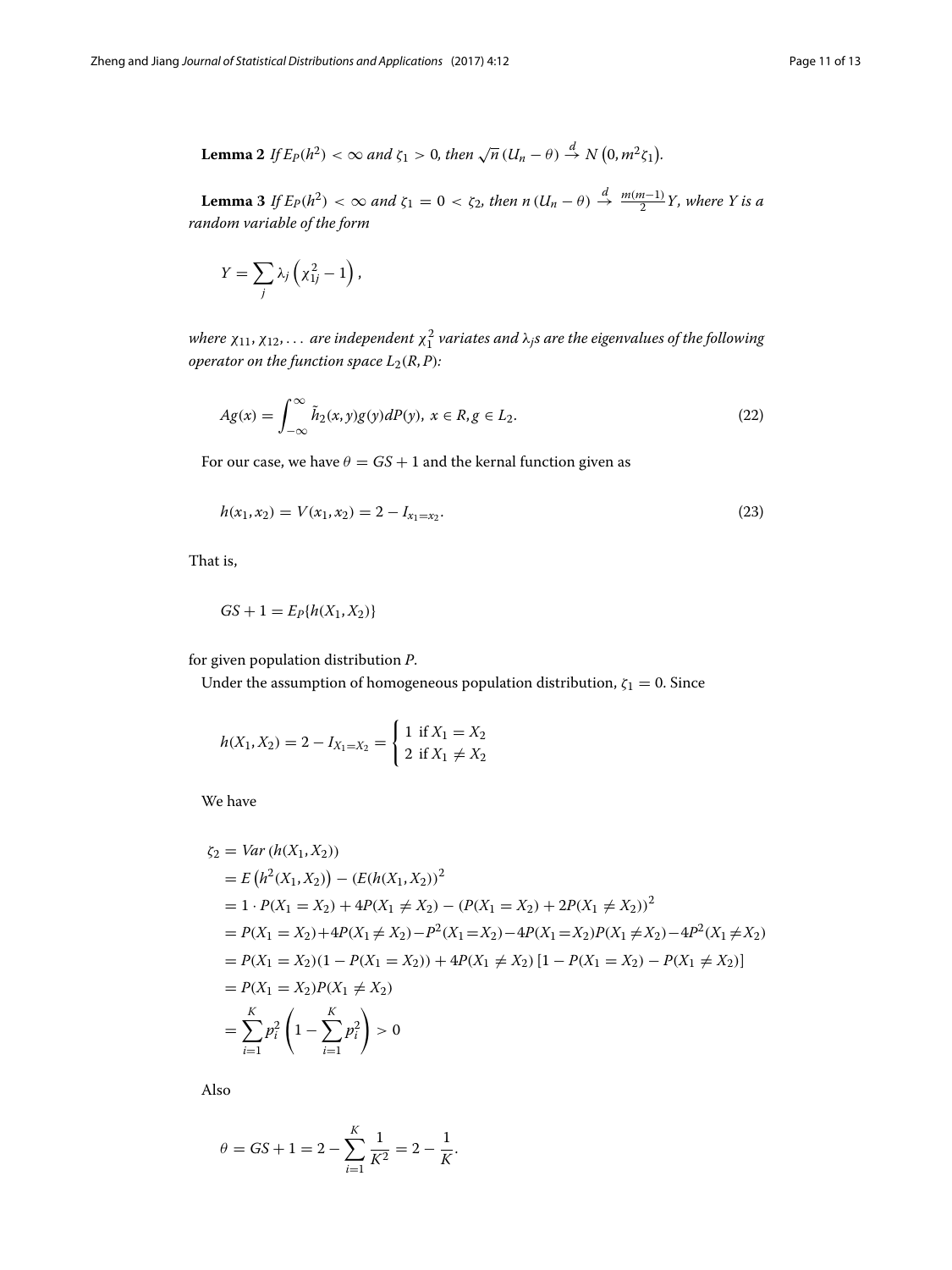Now let's find the eigenvalues of operator A under the homogeneous distribution. We have  $\tilde{h}_2(x, y) = 2 - I_{x=y} - \theta = \frac{1}{K} - I_{x=y}$ . And

$$
Ag(x) = \int_{-\infty}^{\infty} \tilde{h}_2 g(y) dP(y)
$$
  
= 
$$
\int_{-\infty}^{\infty} \left(\frac{1}{K} - I_{x=y}\right) g(y) dP(y)
$$
  
= 
$$
\frac{1}{K^2} \sum_{i=1}^{K} g(i) - \frac{1}{K} g(x)
$$
  
= 
$$
\frac{1}{K^2} \sum_{i \neq x} g(i) + \left(\frac{1}{K^2} - \frac{1}{K}\right) g(x)
$$

Since  $g : \{1, 2, ..., K\} \rightarrow R$ , it can be viewed as a vector from  $R^K$ . And A is a linear operator on  $R^K$ . And the matrix representation of A is

$$
A\vec{g} = T\vec{g}
$$

where T is a  $K \times K$  matrix with  $T(i, i) = \frac{1}{K^2} - \frac{1}{K}$  and  $T(i, j) = \frac{1}{K^2}$  for  $i \neq j$ . The matrix T has two eigenvalues  $\lambda = 0$  with multiplicity one and  $\lambda = -\frac{1}{K}$  with multiplicity  $K - 1$ .

Therefore due to Lemma [3](#page-10-0) and properties of independent Chi-square distributions, theorem is proved **Appendix 4: About the variances of** *GS***- and** *GS***-1**

From section of Asymptotic behaviour for homogeneous case, we get that

$$
\zeta_1 = \sum_{i=1}^K p_i^3 - \left(\sum_{i=1}^K p_i^2\right)^2
$$

and

$$
\zeta_2 = \sum_{i=1}^K p_i^2 \left( 1 - \sum_{i=1}^K p_i^2 \right).
$$

By the following lemma by Hoeffding [\(1948\)](#page-12-24):

**Lemma 4** *The variance of Un is given by*

$$
Var_F(U_n) = {n \choose m}^{-1} \sum_{c=1}^{m} {m \choose c} {n-m \choose m-c} \zeta_c
$$
 (24)

Therefore,

$$
Var\left(\widehat{GS}_1\right) = {n \choose 2}^{-1} (2(n-2)\zeta_1 + \zeta_2)
$$
  
= 
$$
\frac{2}{n(n-1)} \left[ 2(n-2) \left( \sum_{i=1}^{K} p_i^3 - \left( \sum_{i=1}^{K} p_i^2 \right)^2 \right) + \sum_{i=1}^{K} p_i^2 - \left( \sum_{i=1}^{K} p_i^2 \right)^2 \right]
$$
  
= 
$$
\frac{2}{n(n-1)} \left[ 2(n-2) \sum_{i=1}^{K} p_i^3 - (2n-3) \left( \sum_{i=1}^{K} p_i^2 \right)^2 + \sum_{i=1}^{K} p_i^2 \right]
$$